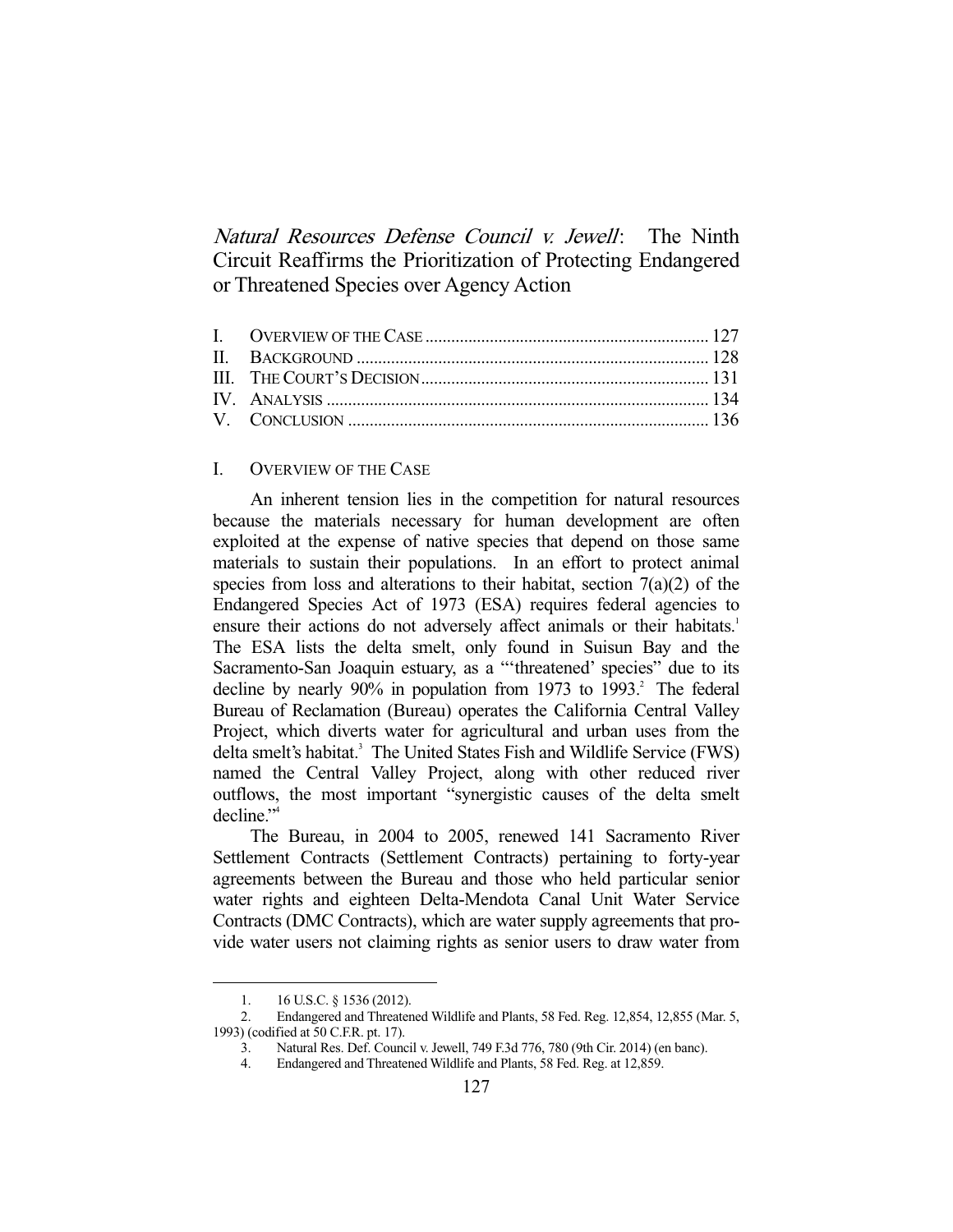the Canal.<sup>5</sup> These contracts were based on the FWS's determination that the Bureau's actions would not harm the delta smelt.<sup>6</sup> In 2008, the FWS reversed its previous opinions and found the Bureau's actions would adversely affect the delta smelt and its habitat.<sup>7</sup> In response, the plaintiffs challenged the legitimacy of forty-one of the renewed contracts that they believed to be the most hazardous to the delta smelt, and they alleged that the Bureau failed to comply with section  $7(a)(2)$  of the ESA when it did not properly consult with the FWS before renewing the contracts in question.<sup>8</sup>

 The United States District Court for the Eastern District of California granted summary judgment in favor of the defendants and found the plaintiffs did not have constitutional Article III standing in regard to the DMC Contracts due to their failure to assert a fairly traceable injury.<sup>9</sup> It also found that the plaintiffs did not have standing to challenge the Settlement Contracts because the consultation requirement pursuant to section  $7(a)(2)$  did not apply to those contracts.<sup>10</sup> On appeal, the United States Court of Appeals for the Ninth Circuit remanded the district court's decision when it *held* that the action was not moot due to an intervening action; the plaintiffs had standing to sue premised on a procedural injury; and the Bureau was required to consult under section 7(a)(2) because it had "some discretion" to act in such a way as to benefit the delta smelt. Natural Resource Defense Council v. Jewell, 749 F.3d 776, 782-85 (9th Cir. 2014) (en banc).

## II. BACKGROUND

 At the time of its promulgation, the ESA was the "most comprehensive legislation for the preservation of endangered species ever enacted by any nation."<sup>11</sup> It explicitly declared federal agencies "shall seek to conserve endangered species and threatened species and shall utilize their authorities in furtherance of the purposes of this chapter."<sup>12</sup> The United States Supreme Court noted that Congress made its intent clear when it unambiguously defined the word "'conserve' as meaning 'to use and the use of all methods and procedures which are necessary to bring *any endangered species* or threatened species to the point at which

 <sup>5.</sup> Jewell, 749 F.3d at 780-81.

 <sup>6.</sup> Id. at 781.

 <sup>7.</sup> Id.

<sup>8.</sup> *Id.*<br>9. *Id.* 

 <sup>9.</sup> Id.

 <sup>10.</sup> Id.

 <sup>11.</sup> Tenn. Valley Auth. v. Hill. 437 U.S. 153, 180 (1978).

 <sup>12.</sup> Endangered Species Act of 1973 § 2(c), 16 U.S.C. § 1531(c)(1) (2012).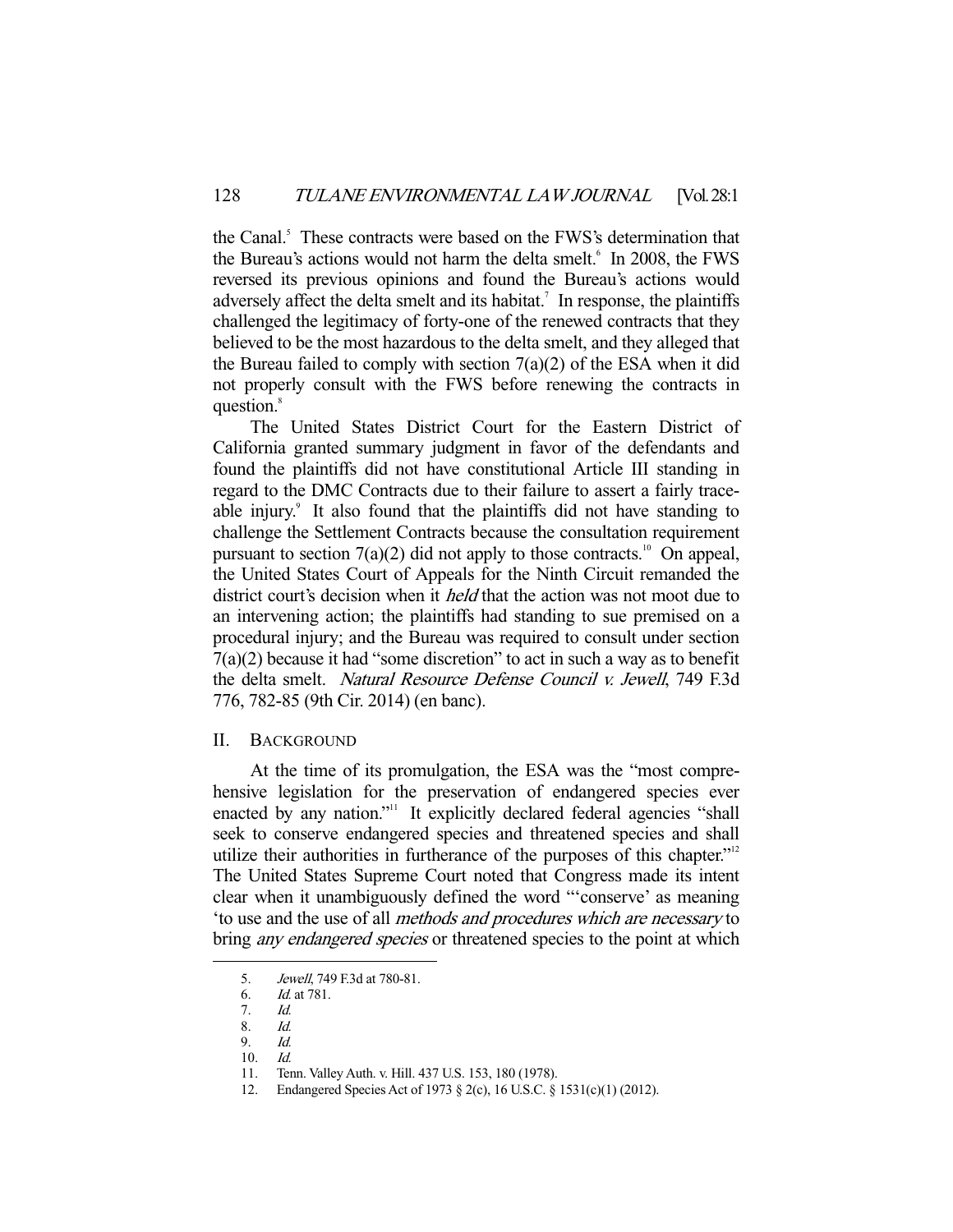the measures provided pursuant to this chapter are no longer necessary.'"13 This unequivocal intention to protect animal species is also bolstered by the ESA's citizen suit provision, which encourages private parties to intervene in agency actions when they feel the agency is not properly enforcing the Act.<sup>14</sup>

 Before a federal agency can perform any action in an area where a threatened or endangered species lives or an environmentally important habitat is present, it must determine if its actions "'may affect' a protected species or habitat," or undergo a "formal consultation with the agency that has jurisdiction over the species."<sup>15</sup> Time is a factor in making this determination, as agencies should review their actions as early as possible.<sup>16</sup> If an agency concludes its actions will impact an endangered or threatened species, it must consult with the FWS or the National Marine Fisheries Services (Service) before it can perform such actions.<sup>17</sup> The ESA's section  $7(a)(2)$  mandates a federal agency must ensure its action will not "jeopardize the continued existence of any endangered species or threatened species or result in the destruction or adverse modification of habitat of such species."18 This consultation is intended to allow for experts to weigh in and to determine if other alternatives are available so as to avoid any negative effects upon a species and/or its habitat.<sup>19</sup> The requirement to consult also demonstrates the legislative intent to prioritize endangered or threatened species "over the 'primary missions' of federal agencies."20

This prioritization, however, has its limits. Section  $7(a)(2)$ 's consultation requirement is only applicable to actions "in which there is discretionary Federal involvement or control,"<sup>21</sup> and thus, it is only activated when an agency retains "some discretion" to act beneficially toward a protected species. $2^2$  Therefore, the ESA is not triggered when an agency

 <sup>13.</sup> Tenn. Valley Auth., 437 U.S. at 180 (citing 16 U.S.C. § 1532(2), though the court intended to cite  $\S$  1532(3))).

 <sup>14.</sup> See Envtl. Prot. Info. Ctr. v. Simpson Timber Co., 255 F.3d 1073, 1078 (9th Cir. 2001) (quoting Bennett v. Spear, 520 U.S. 154, 173 (1997)).

 <sup>15.</sup> Natural Res. Def. Council v. Houston, 146 F.3d 1118, 1126 (9th Cir. 1998).

 <sup>16.</sup> Interagency Cooperation, 50 C.F.R. § 402.14(a) (2013).

 <sup>17.</sup> Houston, 146 F.3d at 1126.

 <sup>18. 16</sup> U.S.C. § 1536(a)(2) (2012).

 <sup>19.</sup> Turtle Island Restoration Network v. Nat'l Marine Fisheries Serv., 340 F.3d 969, 974 (9th Cir. 2003).

<sup>20.</sup> Tenn. Valley Auth. v. Hill, 437 U.S. 153, 185 (1978).<br>21. 50 C.F.R. § 402.03.

<sup>50</sup> C.F.R. § 402.03.

 <sup>22.</sup> Karuk Tribe of Cal. v. U.S. Forest Serv., 681 F.3d 1006, 1024 (9th Cir. 2012) (quoting Houston, 146 F.3d at 1126).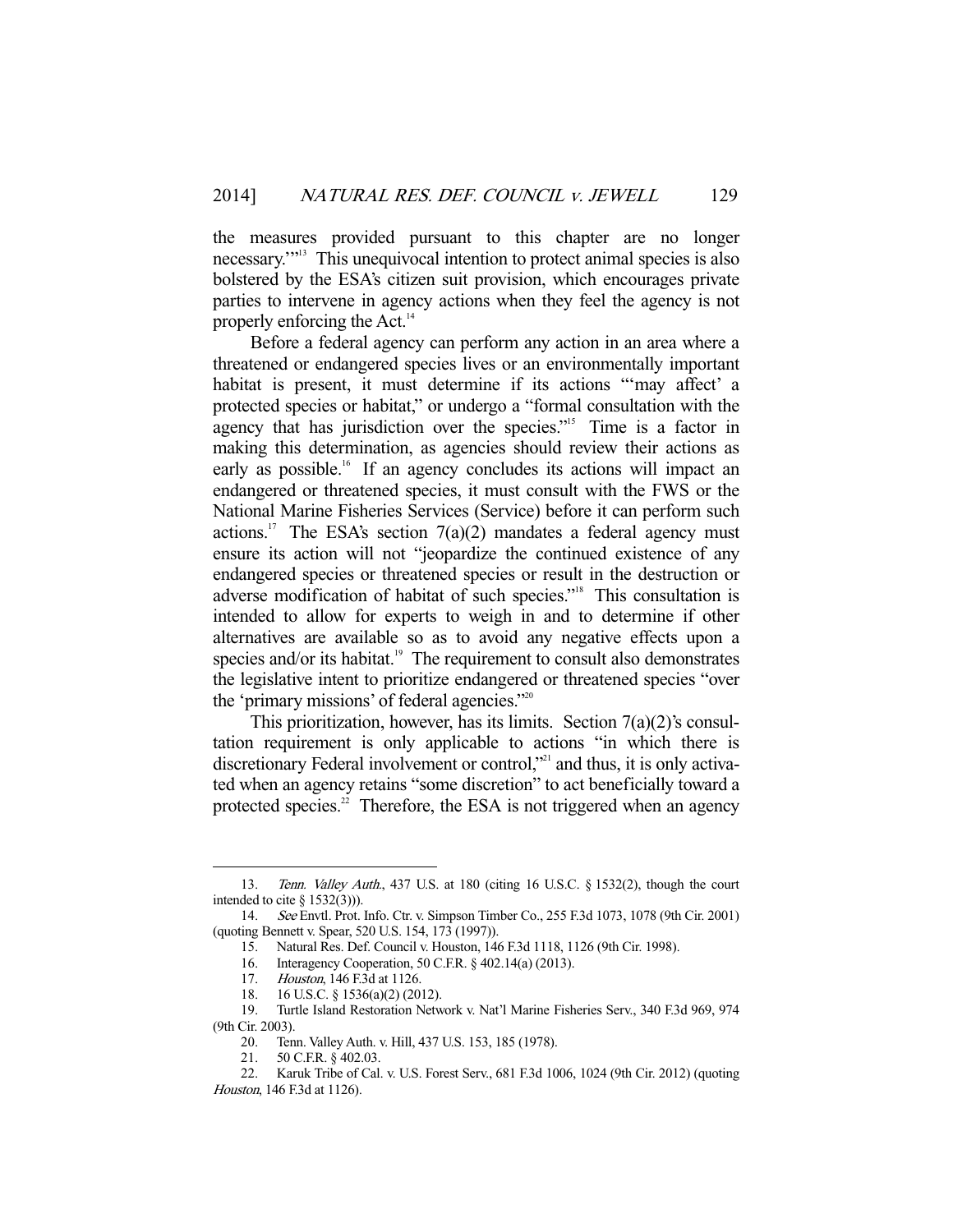has no discretion to act.<sup>23</sup> The Ninth Circuit has reasoned that requiring a consultation when an agency has no discretionary authority "would be a meaningless exercise."<sup>24</sup> The only instance where an agency lacks discretion is when it is statutorily mandated to act in such a way that it has lost any discretionary authority, and thus the duty to consult no longer applies.<sup>25</sup> However, formal consultation is also not necessary when an agency finds its actions are not likely to impact the protected species or habitat in a negative manner, and the FWS or the Service supports the agency's finding.<sup>26</sup>

 Once it has been determined a consultation is necessary and the process is finished, the FWS or the Service presents the appropriate federal agency with a Biological Opinion, in which the Secretary of the Interior (Secretary) assesses the "nature and extent of [the] effect on the threatened or endangered species."<sup>27</sup> If the Secretary determines the agency action would jeopardize a species or negatively modify its habitat, he "shall suggest those reasonable and prudent alternatives which he believes would not violate subsection  $(a)(2)$ " that the agency can take "in implementing the agency action."28 The Supreme Court has broadly interpreted "agency action,"29 and the Code of Federal Regulations defines the term as:

[A]ll activities or programs of any kind authorized, funded, or carried out, in whole or in part, by Federal agencies in the United States or upon the high seas. Examples include but are not limited to: (a) actions intended to conserve listed species or their habitat; (b) the promulgation of regulations; (c) the granting of licenses, contracts, leases, easements, rights-of-way, permits, or grants-in-aid; or (d) actions directly or indirectly causing modifications to the land, water, or air.<sup>30</sup>

 The Ninth Circuit has set a minimal standard for determining when an agency's actions provide it with enough discretionary authority that it must formally consult with the FWS or the Service.<sup>31</sup> In Karuk Tribe of California v. U.S. Forest Service, the court stated that the relevant inquiry is "whether the agency *could* influence a private activity to benefit a

 <sup>23.</sup> Houston, 146 F.3d at 1125-26 (citing Sierra Club v. Babbitt, 65 F.3d 1502, 1509 (9th Cir. 1995)).

<sup>24.</sup> *Sierra Club*, 65 F.3d at 1509.<br>25. Nat'l Ass'n of Home Builder 25. Nat'l Ass'n of Home Builders v. Defenders of Wildlife, 551 U.S. 664, 669 (2007).<br>26. Houston, 146 F.3d at 1126.

Houston, 146 F.3d at 1126.

<sup>27.</sup> *Id.* at 1125.

 <sup>28.</sup> Endangered Species Act of 1973 § 7(b)(3)(A), 16 U.S.C. § 1536(b)(3)(A) (2012).

 <sup>29.</sup> Houston, 146 F.3d at 1125.

 <sup>30.</sup> Interagency Cooperation, 50 C.F.R. § 402.02 (2013).

 <sup>31.</sup> See Karuk Tribe of Cal. v. U.S. Forest Serv., 681 F.3d 1006, 1025 (9th Cir. 2012).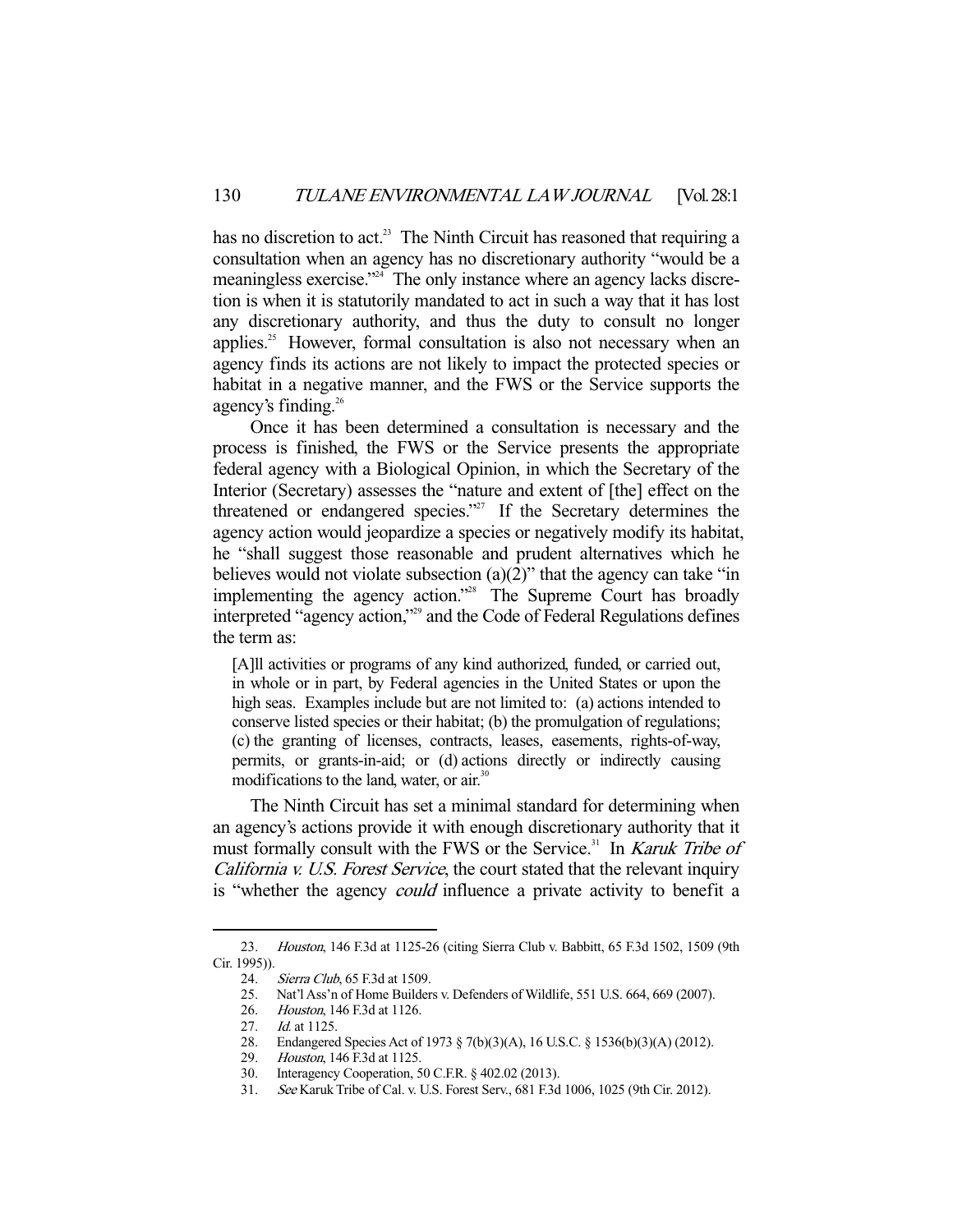listed species, not whether it must do so."32 The Ninth Circuit has also examined the nature of agency action from the perspective of whether it will have "an ongoing and lasting effect and constitute ongoing agency activity, which is likely to adversely affect listed species."<sup>33</sup> It has classified contract renewals<sup>34</sup> and the issuance of permits<sup>35</sup> among those activities that have such an effect.

 The Ninth Circuit has also demonstrated a tendency to favor the need for formal consultation.<sup>36</sup> For example, in Natural Resources Defense Council v. Houston, the court held that the California Bureau of Reclamation (California Bureau) was minimally obligated to request a formal consultation despite the Service's finding a formal consultation was not necessary.<sup>37</sup> The Court reasoned that the California Bureau had the responsibility to guarantee its actions would not jeopardize an endangered species, and even though the Service concluded that the California Bureau did not have to formally consult with it, it should have consulted with the Service regardless because it disagreed with the California Bureau's finding its actions would not negatively affect the species in question.<sup>38</sup> Thus, any time an agency or service determines a proposed action has "any chance of affecting listed species or critical habitat—even if it is later determined that the actions are 'not likely' to do so—. . . at least some consultation under the ESA" is required.39

## III. THE COURT'S DECISION

 In the noted case, the Ninth Circuit first evaluated the defendants' argument that the appeal was moot due to intervening events.<sup>40</sup> The defendants argued that after the district court's invalidation of the FWS's 2004 and 2005 Biological Opinions that the Bureau's proposed plans for California's Central Valley Project would not adversely affect the delta smelt, the Bureau underwent a new consultation, which produced the FWS's revised opinion in 2008.<sup>41</sup> The Ninth Circuit concluded that the

-

41. Id.

 <sup>32.</sup> Id.

 <sup>33.</sup> Turtle Island Restoration Network v. Nat'l Marine Fisheries Serv., 340 F.3d 969, 977 (9th Cir. 2003).

 <sup>34.</sup> See Houston, 146 F.3d at 1128.

 <sup>35.</sup> Turtle Island Restoration Network, 340 F.3d at 977.

 <sup>36.</sup> See Houston, 146 F.3d at 1127.

 <sup>37.</sup> Id.

 <sup>38.</sup> Id.

 <sup>39.</sup> Karuk Tribe of Cal. v. U.S. Forest Serv., 681 F.3d 1006, 1027 (9th Cir. 2012).

 <sup>40.</sup> Natural Res. Def. Council v. Jewell, 749 F.3d 776, 781 (9th Cir. 2014).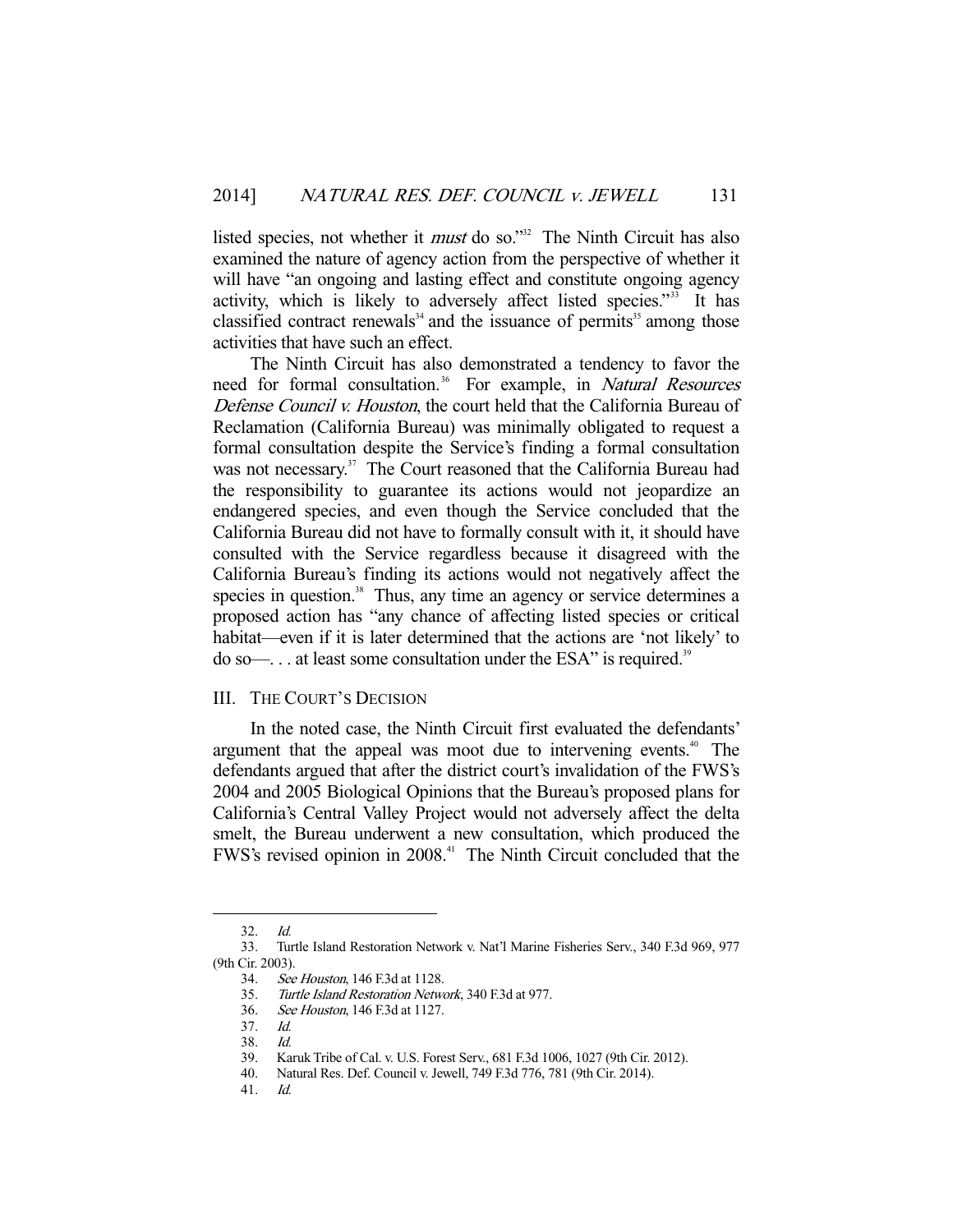2008 opinion failed to give the plaintiffs the desired relief, and thus the appeal was not moot.<sup>42</sup>

 When the FWS issued the opinion, it advised the Bureau to modify its Proposed Operations Criteria and Plan (Plan) that it had drafted in the early 2000s and found a "reasonable and prudent alternative" that could prevent harming the delta smelt.<sup>43</sup> The court pointed out that the opinion "merely assesses the general effects of the Bureau's Plan," and thus, it did not serve as a consultation relating to the Bureau's renewal of the relevant contracts and how the renewal would affect the delta smelt.<sup>44</sup> Despite the fact that the contracts were renewed on the premise of now-invalidated opinions, the Bureau had yet to consult with the FWS about the possible impact of the contracts nor had it tried to alter the contracts to integrate the 2008 opinion.<sup>45</sup> The plaintiffs' desired relief, an injunction that would require the Bureau to consult with the FWS and modify the contracts to incorporate the FWS's evaluation, was still available.<sup>46</sup>

 Once the court established that it could grant the plaintiffs their desired relief, it moved on to the question of whether the plaintiffs had standing. The plaintiffs premised their allegation that the Bureau violated section 7(a)(2) due to its failure to properly consult with the FWS about potentially jeopardizing the delta smelt and its renewal of the DMC Contracts "in reliance on what it knew, or should have known, to be a faulty analysis by the FWS."47 On appeal, the court invalidated the district court's belief that the shortage provision of the DMC Contracts absolved the Bureau of liability as a result of a shortage in the water supply, and as such, voided the plaintiffs' standing.<sup>48</sup> The Ninth Circuit reasoned that because the plaintiffs are alleging a procedural injury, they only have to demonstrate that if the Bureau were to properly consult with the FWS, the DMC Contracts "could better protect [their] concrete interest in the delta smelt than the contracts do currently."49

 The court looked to the plain meaning of the provision when it determined it was permissive and only relieved the United States of liability arising from a water shortage that would result from "'actions taken . . . to meet legal obligations."<sup>550</sup> It found that even if it were to

-

50. Id.

 <sup>42.</sup> Id. at 782.

 <sup>43.</sup> Id. at 780, 782.

 <sup>44.</sup> Id. at 782.

 <sup>45.</sup> Id.

 <sup>46.</sup> Id.

 <sup>47.</sup> Id. at 783.

 <sup>48.</sup> Id.

<sup>49.</sup> *Id.* (citing Defenders of Wildlife v. EPA, 420 F.3d 946, 957 (9th Cir. 2005)).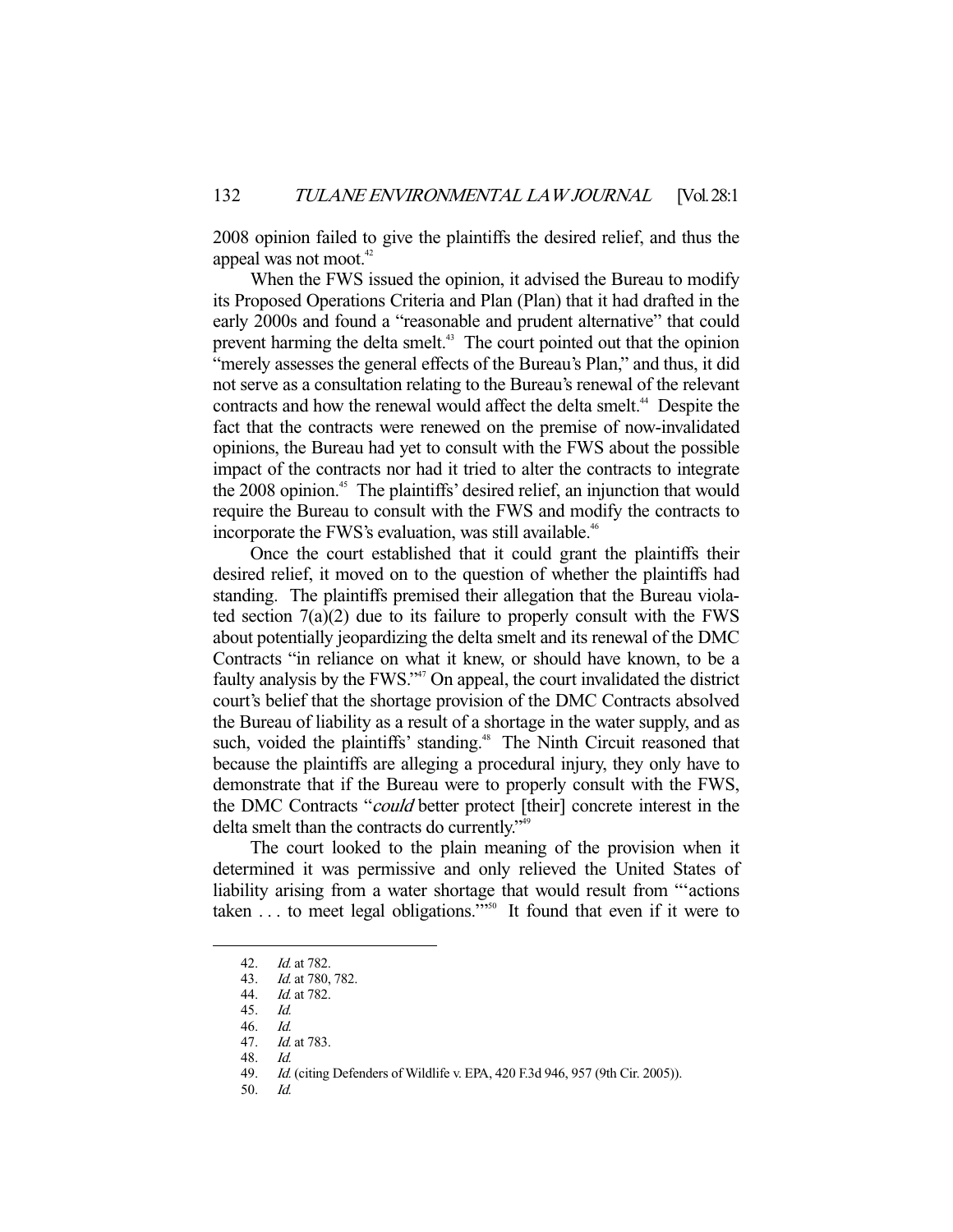construe the provision as requiring the Bureau to act beneficially toward the delta smelt, the shortage provision only addressed the quantity of water that could be contracted to water users, and thus, it did not ensure the delta smelt's protection.<sup>51</sup> The court reasoned that the Bureau could have written the contracts to allow for the delta smelt's protection, and because consultation and redrafting of the contracts could include such protections, the plaintiffs had procedural standing in regard to the DMC Contracts.<sup>52</sup>

 Finally, the court addressed the district court's holding that the Bureau was not obligated to consult under section  $7(a)(2)$  because article 9(a) of the Settlement Contracts "'substantially constrained'" the Bureau during the renegotiating of these contracts. $\frac{53}{10}$  The court reversed this finding because it believed the lower court used the wrong legal standard.<sup>54</sup> It concluded that the Bureau did in fact have "some discretion'" to act beneficially for the delta smelt, and thus, this discretion prompted section  $7(a)(2)$ 's consultation requirement.<sup>55</sup> In making this determination, the court examined the language of the Settlement Contracts.<sup>56</sup>

 First, the court reasoned that there was no language in the Settlement Contracts that required the Bureau to renew them.<sup>57</sup> Article 2 of the original Settlement Contracts states, "[R]enewals may be made for successive periods not to exceed forty (40) years each."<sup>58</sup> The term "may" is permissive, and as such, does not obligate the Bureau to renew the Settlement Contracts.<sup>59</sup> The court also considered the possibility that even if the Bureau were required to renew the Settlement Contracts, article 9(a) merely limited the availability of water and how it should be allocated.<sup>60</sup> Thus, there was nothing to prevent the Bureau from adopting measures to act for the benefit of the delta smelt, which means the Bureau maintained "'some discretion,'" and therefore, it had to consult subject to section  $7(a)(2)$  before it could renew the Settlement Contracts.<sup>61</sup>

 <sup>51.</sup> Id.

<sup>52.</sup> *Id.* at 783-84.

 <sup>53.</sup> Id. at 784.

 <sup>54.</sup> Id.

 <sup>55.</sup> Id. (citing Karuk Tribe of Cal. v. U.S. Forest Serv., 681 F.3d 1006, 1024 (9th Cir. 2012) (quoting Natural Res. Def. Council v. Houston, 146 F.3d 1118, 1125-26 (9th Cir. 1998))). 56. Id. at 785.

 <sup>57.</sup> Id.

<sup>58.</sup> Id. (internal quotation marks omitted).

 <sup>59.</sup> Id.

 <sup>60.</sup> Id.

 <sup>61.</sup> Id.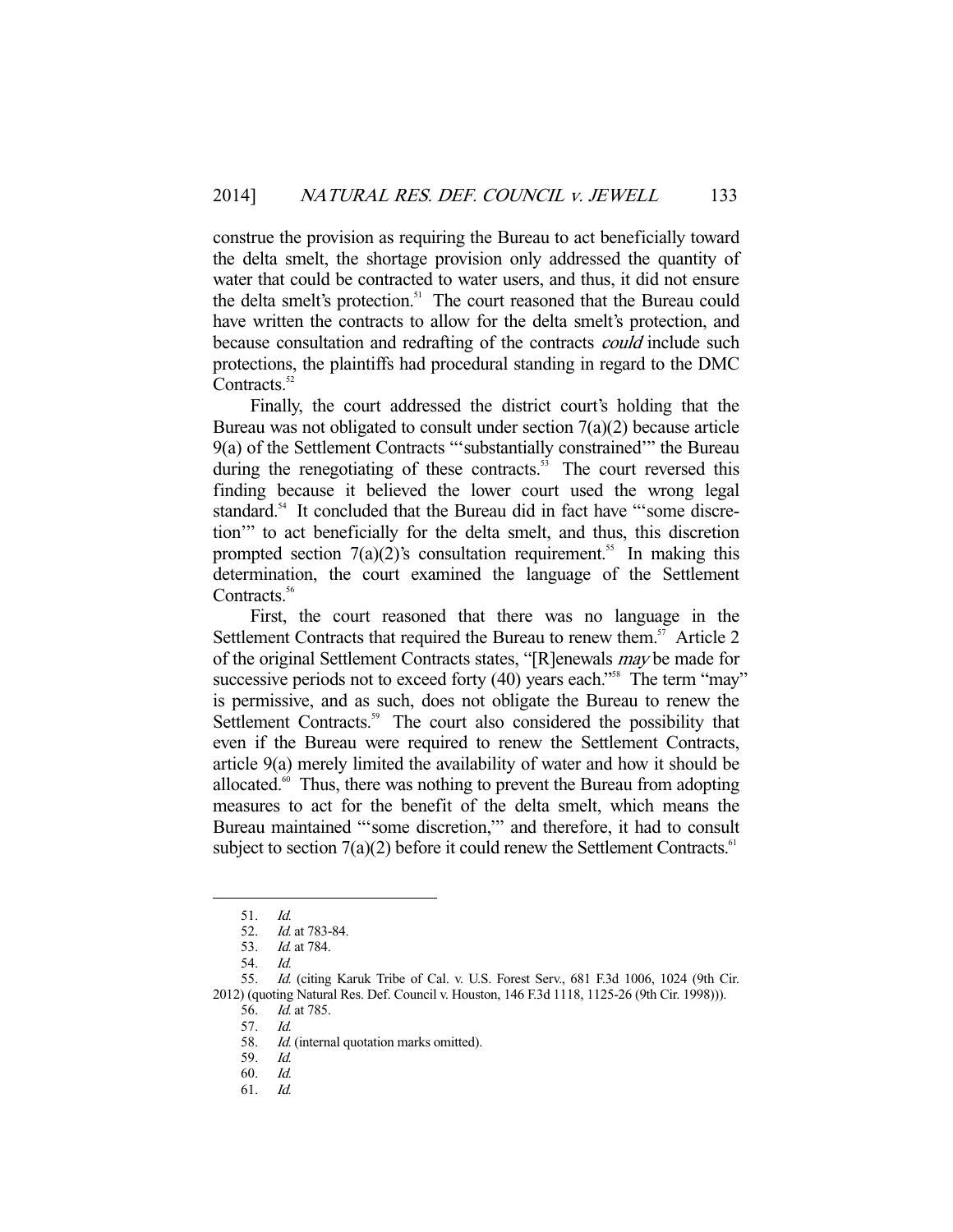#### IV. ANALYSIS

 The Ninth Circuit's reasoning and ultimate decision is consistent with prior jurisprudence and the legislative intent behind the ESA's section  $7(a)(2)$ . The court methodically evaluated each argument on appeal. When it determined the injunction the plaintiffs sought was available to them, the court assessed the claim for mootness via the application of the United States Constitution's Article III "case-or-controversy" standard.<sup>62</sup>

 The court applied the guideline that limits federal courts to addressing questions that can "affect the rights of litigants in the case before them."<sup>63</sup> Thus, if a court can provide the parties with "any effective relief," the action is not moot. $64$  In addition to the requirement relief be available to the parties, the controversy must be "present" and "live" throughout the litigation process.<sup>65</sup> In implementing these principles, the court was correct to find the desired relief remained available to the plaintiffs.<sup>66</sup>

 The Ninth Circuit continued to follow standards set forth from the Supreme Court when it focused on the question of whether the plaintiffs had standing. The Supreme Court has provided that Article III standing requires a plaintiff must show (1) he has suffered from a "concrete, particularized,  $\ldots$  and actual or imminent" injury; (2) this injury is "fairly traceable" to the defendant's conduct; and (3) his injury is "likely" to be "redressed by a favorable decision."<sup>67</sup> However, those who base their challenge on a procedural injury need to only show that "they have a procedural right that, if exercised, could protect their concrete interests and that those interests fall within the zone of interests protected by the statute at issue."<sup>68</sup> The Ninth Circuit has held that any alleged violations of section  $7(a)(2)$ 's requirement for consultation is a procedural injury.<sup>69</sup> Thus, the court was consistent with precedent when it held the plaintiffs only had to show that the Bureau's compliance with this requirement

 <sup>62.</sup> Id. at 781 (citing DeFunis v. Odegarrd, 416 U.S. 312, 316 (1974) (per curiam)).

 <sup>63.</sup> North Carolina v. Rice, 404 U.S. 244, 246 (1971) (per curiam) (citing Oil Workers Unions v. Missouri, 361 U.S. 363, 367 (1960)).

 <sup>64.</sup> Forest Guardians v. Johanns, 450 F.3d 455, 461 (9th Cir. 2006) (citing Nw. Envtl. Def. Ctr. v. Gordon, 849 F.2d 1241, 1244 (9th Cir. 1988)).

 <sup>65.</sup> Am. Rivers v. Nat'l Marine Fisheries Serv., 126 F.3d 1118, 1123 (9th Cir. 1997) (citing Am. Tunaboat Ass'n v. Brown, 67 F.3d 1404, 1407 (9th Cir. 1995)).

 <sup>66.</sup> See Jewell, 749 F.3d at 782.

 <sup>67.</sup> Lujan v. Defenders of Wildlife, 504 U.S. 555, 560-61 (1992) (internal quotation marks omitted).

<sup>68.</sup> Defenders of Wildlife v. EPA, 420 F.3d 946, 957 (9th Cir. 2005), rev'd in part on other grounds by Nat'l Ass'n of Home Builders v. Defenders of Wildlife, 551 U.S 644 (2007).

 <sup>69.</sup> Envtl. Prot. Info. Ctr. v. Simpson Timber Co., 255 F.3d 1073, 1079 (9th Cir. 2001).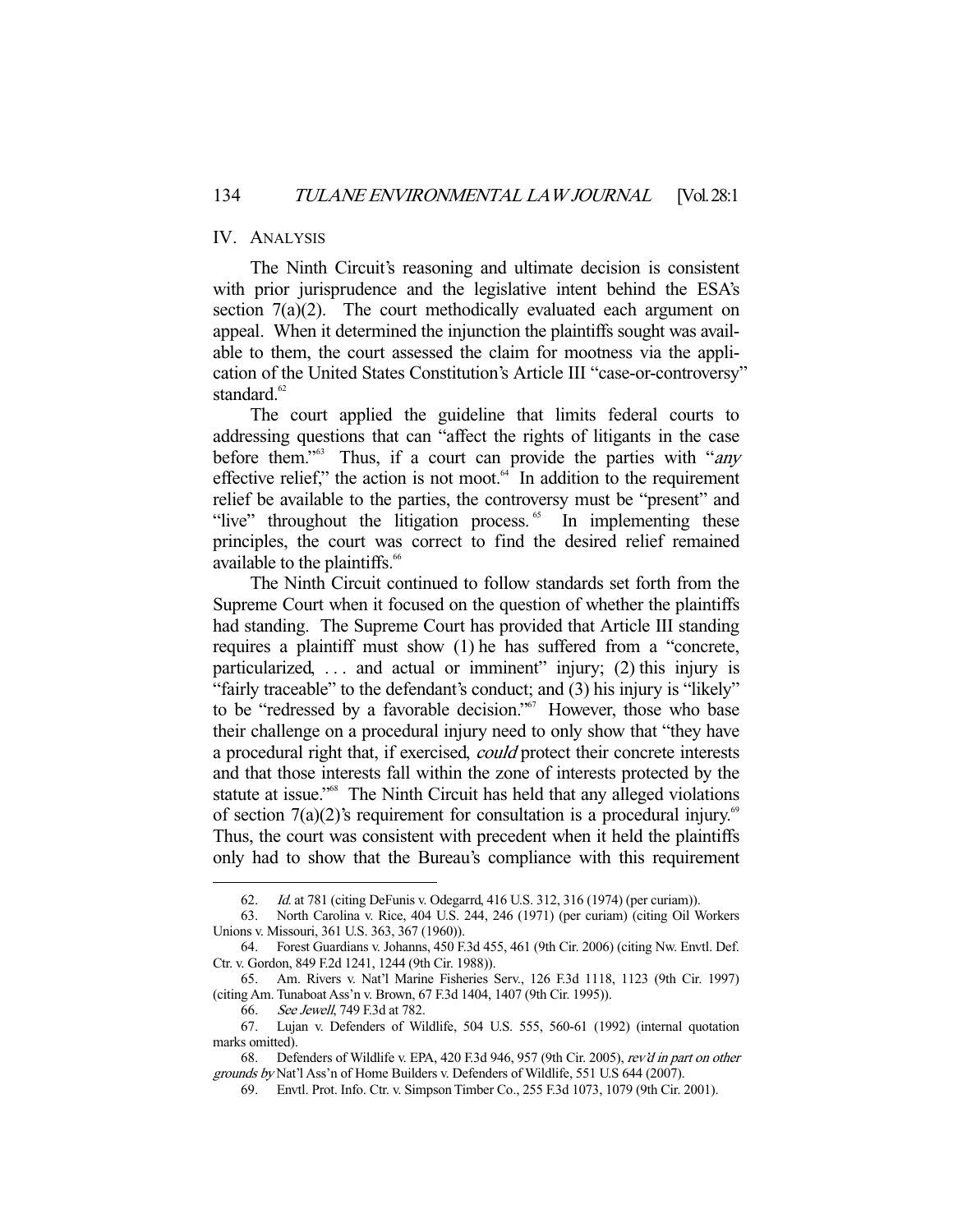"could" protect their "concrete interest" to establish a procedural injury that provided the plaintiffs with standing.<sup>70</sup>

 The court based its standing argument on its reading of the shortage provision of the DMC Contracts when it found the contracts could have granted the delta smelt greater protection.<sup>71</sup> It examined the provision in the same way the Supreme Court and the Ninth Circuit have looked to the plain meaning of statutes to determine their effect.<sup>72</sup> In National Ass'n of Home Builders v. Defenders of Wildlife, the Supreme Court examined the word "shall" in the context of the Clean Water Act to decipher its meaning, and after looking to precedent and the dictionary, it concluded the term connoted a mandatory obligation.<sup>73</sup> The Court similarly viewed the language of the ESA's section  $7(a)(2)$  as imperative due to its use of "shall."74 The court in the noted case also employed this technique in reading the Settlement Contracts to find the Bureau did in fact have discretion to act for the benefit of the delta smelt.<sup>75</sup> In both the DMC and Settlement Contracts, the court determined the language was permissive and as such, gave the Bureau discretionary authority to act as opposed to mandating a particular course of action.<sup>76</sup>

 The court also aligned its finding that renewing contracts is an "agency action" with Congress's intent for the term to be construed broadly.77 Furthermore, it fulfilled the Ninth Circuit's two-step inquiry in Karuk Tribe of California v. U.S. Forest Service dictating that the activity must be one the "federal agency affirmatively authorized, funded or carried out" and that the agency must have "some discretion to influence or change the activity for the benefit of a protected species."78 The Ninth Circuit also has explicitly held that "negotiating and executing contracts is 'agency action."<sup>79</sup> In *Houston*, the Ninth Circuit held that the federal reclamation laws provided the government with discretionary authority because it allowed it to allocate water rights based on the availability of water and then provided the Secretary could establish the rates for each

-

76. *Id.* at 783-85.

<sup>70.</sup> See Jewell, 749 F.3d at 783.

 <sup>71.</sup> Id.

 <sup>72.</sup> See Nat'l Ass'n of Home Builders v. Defenders of Wildlife, 551 U.S. 644, 661-62 (2007); Turtle Island Restoration Network v. Nat'l Marine Fisheries Serv., 340 F.3d 969, 975 (9th Cir. 2003).

<sup>73.</sup> Nat'l Ass'n of Home Builders, 551 U.S. at 661-62.

 <sup>74.</sup> Id.

<sup>75.</sup> *Jewell*, 749 F.3d at 785.

 <sup>77.</sup> See Karuk Tribe of Cal. v. U.S. Forest Serv., 681 F.3d 1006, 1020 (9th Cir. 2012) (quoting Pac. Rivers Council v. Thomas, 30 F.3d 1050, 1054-55 (9th Cir. 1994)).

<sup>78.</sup> *Id.* at 1021.

 <sup>79.</sup> Natural Res. Def. Council v. Houston, 146 F.3d 1118, 1125 (9th Cir. 1998).